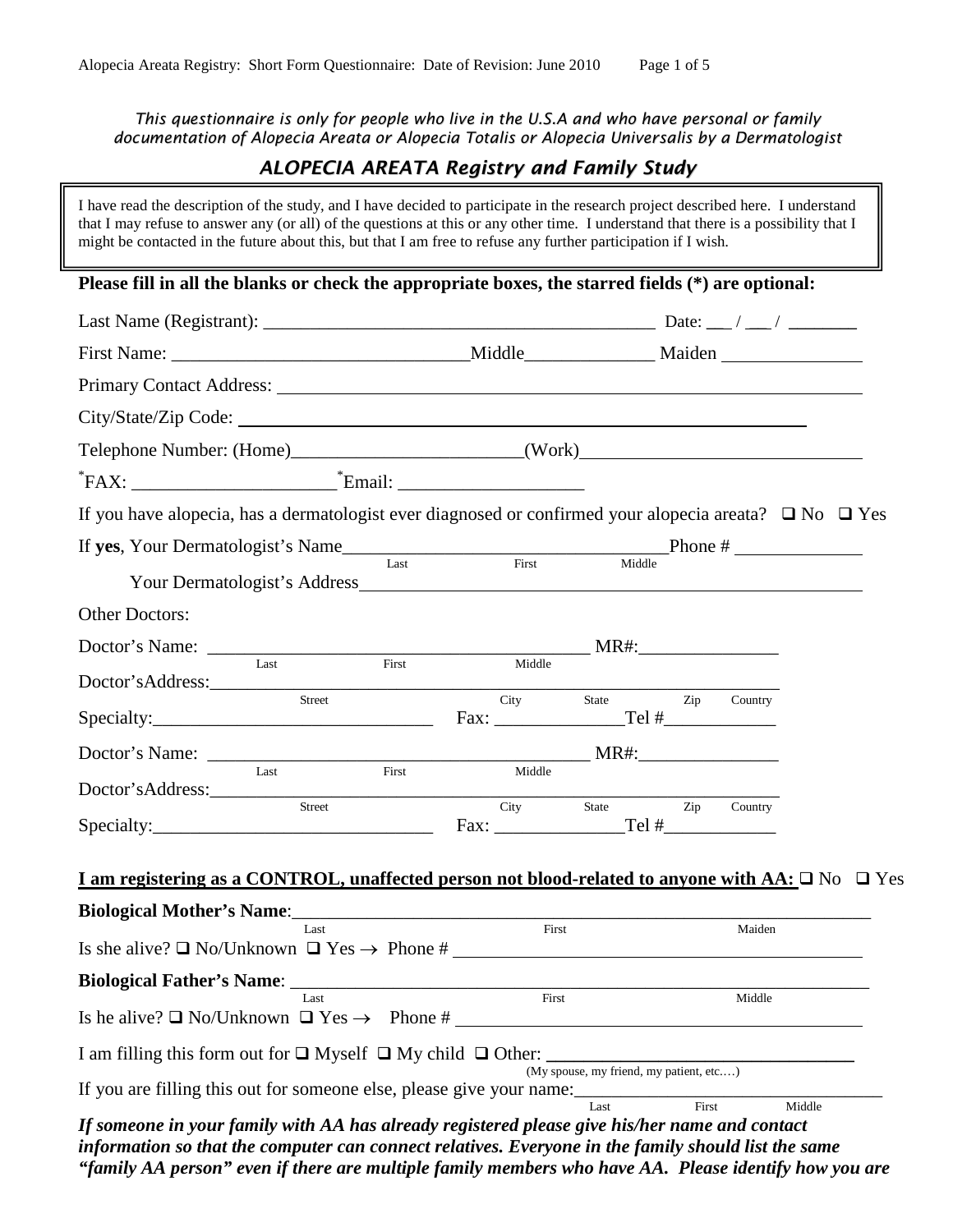| related to this family AA person (father, aunt, cousin) AND whether you are related on the maternal<br>(mother's) or paternal (father's) side of the family.<br>$\Box$ No $\rightarrow \Box$ My spouse or significant other has AA $\Box$ Other |  |  |  |  |  |
|-------------------------------------------------------------------------------------------------------------------------------------------------------------------------------------------------------------------------------------------------|--|--|--|--|--|
| $\Box$ Yes, I am related to proband by blood and my relationship to him/her is: $\Box$ Myself                                                                                                                                                   |  |  |  |  |  |
| $\Box$ Brother $\Box$ Sister $\Box$ Identical twin $\Box$ Fraternal twin $\Box$ Mother $\Box$ Father $\Box$ Uncle                                                                                                                               |  |  |  |  |  |
| $\Box$ Aunt $\Box$ Cousin $\Box$ Parents of mother $\Box$ Parents of father $\Box$ Other                                                                                                                                                        |  |  |  |  |  |
| Name: Last First Middle I am this person's:                                                                                                                                                                                                     |  |  |  |  |  |
|                                                                                                                                                                                                                                                 |  |  |  |  |  |
|                                                                                                                                                                                                                                                 |  |  |  |  |  |
| The following information is required (unless starred) to participate in the Registry:                                                                                                                                                          |  |  |  |  |  |
| 1. Sex: $\Box$ Male $\Box$ Female 2. Date of Birth: __/ __/ ___ 3. Are you adopted? $\Box$ No $\Box$ Yes                                                                                                                                        |  |  |  |  |  |
| 4. "What is your current marital status? (Check one)                                                                                                                                                                                            |  |  |  |  |  |
| $\Box$ Never married $\Box$ Widowed $\Box$ Separated $\Box$ Divorced $\Box$ Married $\rightarrow$ Number of times _________.                                                                                                                    |  |  |  |  |  |
| 5. *Race: □ American Indian or Alaska Native □ Asian □ Black or African American □ Hispanic or Latino                                                                                                                                           |  |  |  |  |  |
| $\Box$ Native Hawaiian/Other Pacific Islander $\Box$ White $\Box$ Mixed Race: $\Box$ $\Box$ Other: $\Box$                                                                                                                                       |  |  |  |  |  |
|                                                                                                                                                                                                                                                 |  |  |  |  |  |
| 7. Are you a Twin? $\Box$ No or $\Box$ Yes: $\Box$ Fraternal $\Box$ Identical $\Box$ Unknown type $\Box$ Triplets or more                                                                                                                       |  |  |  |  |  |
| 8. HAVE YOU EVER HAD AT ANY TIME IN YOUR LIFE PATCHY ALOPECIA AREATA (AA), TOTALIS (AT) OR<br>UNIVERSALIS (AU)? $\square$ No $\rightarrow$ go to question 17 $\square$ Yes -(continue)                                                          |  |  |  |  |  |
| 10. Did you ever have a biopsy of your scalp? $\Box$ No $\Box$ Yes                                                                                                                                                                              |  |  |  |  |  |
| 11. The greatest amount of hair loss ever experienced on your scalp is                                                                                                                                                                          |  |  |  |  |  |
| <b>O</b> None <b>O</b> Up to 25% <b>O</b> 26-50% <b>O</b> 51-75% <b>O</b> 76-99% <b>O</b> 100% (completely bald)                                                                                                                                |  |  |  |  |  |
| 12. Did this episode last for $\Box$ less than 6 months $\Box$ 6 months-1 year $\Box$ 1-2 years $\Box$ greater than 2 years ?                                                                                                                   |  |  |  |  |  |
| 13. Have you lost body hair? $\Box$ No or $\Box$ Yes $\rightarrow \Box$ Some hair, $\Box$ All hair                                                                                                                                              |  |  |  |  |  |
| 14. Are nails involved? $\Box$ No or $\Box$ Yes $\rightarrow \Box$ Some nails $\Box$ All nails                                                                                                                                                  |  |  |  |  |  |
| 15. How many episodes of AA/AT/AU have you had?                                                                                                                                                                                                 |  |  |  |  |  |
| $\Box$ Only 1 (Including Continuous) $\Box$ 2-5 $\Box$ 6-10 $\Box$ more than 10 $\Box$ Too many to count $\Box$ Don't know                                                                                                                      |  |  |  |  |  |
| 16. Was there an environmental trigger, an event/exposure, or an infection within 6 months of the first episode?                                                                                                                                |  |  |  |  |  |
| $\Box$ No or $\Box$ Yes, explain:                                                                                                                                                                                                               |  |  |  |  |  |
| ******* Do you have seasonal flares of AA? $\square$ No $\square$ Yes $\rightarrow \square$ Spring $\square$ Summer $\square$ Fall $\square$ Winter                                                                                             |  |  |  |  |  |
| 17. Has anyone in your family, not including yourself, ever had patchy $AA/AT$ or $AU$ ? $\square$ No, go to question                                                                                                                           |  |  |  |  |  |
| #19. Or $\Box$ Yes $\rightarrow$ Are they related by marriage $\Box$ No $\Box$ Yes $\rightarrow \Box$ Spouse $\Box$ Stepchild $\Box$ Other                                                                                                      |  |  |  |  |  |
| Are they related by blood? $\square$ No or $\square$ Yes $\rightarrow$ Number of <b>living blood relatives</b> with AA in family (NOT                                                                                                           |  |  |  |  |  |
| <b>INCLUDING YOU</b> ) is: _____. Number of <b>living brothers</b> with AA is ____. Number of <b>living sisters</b> with                                                                                                                        |  |  |  |  |  |

AA is: \_\_\_\_. If you have other **living blood relatives with AA**, check any that apply.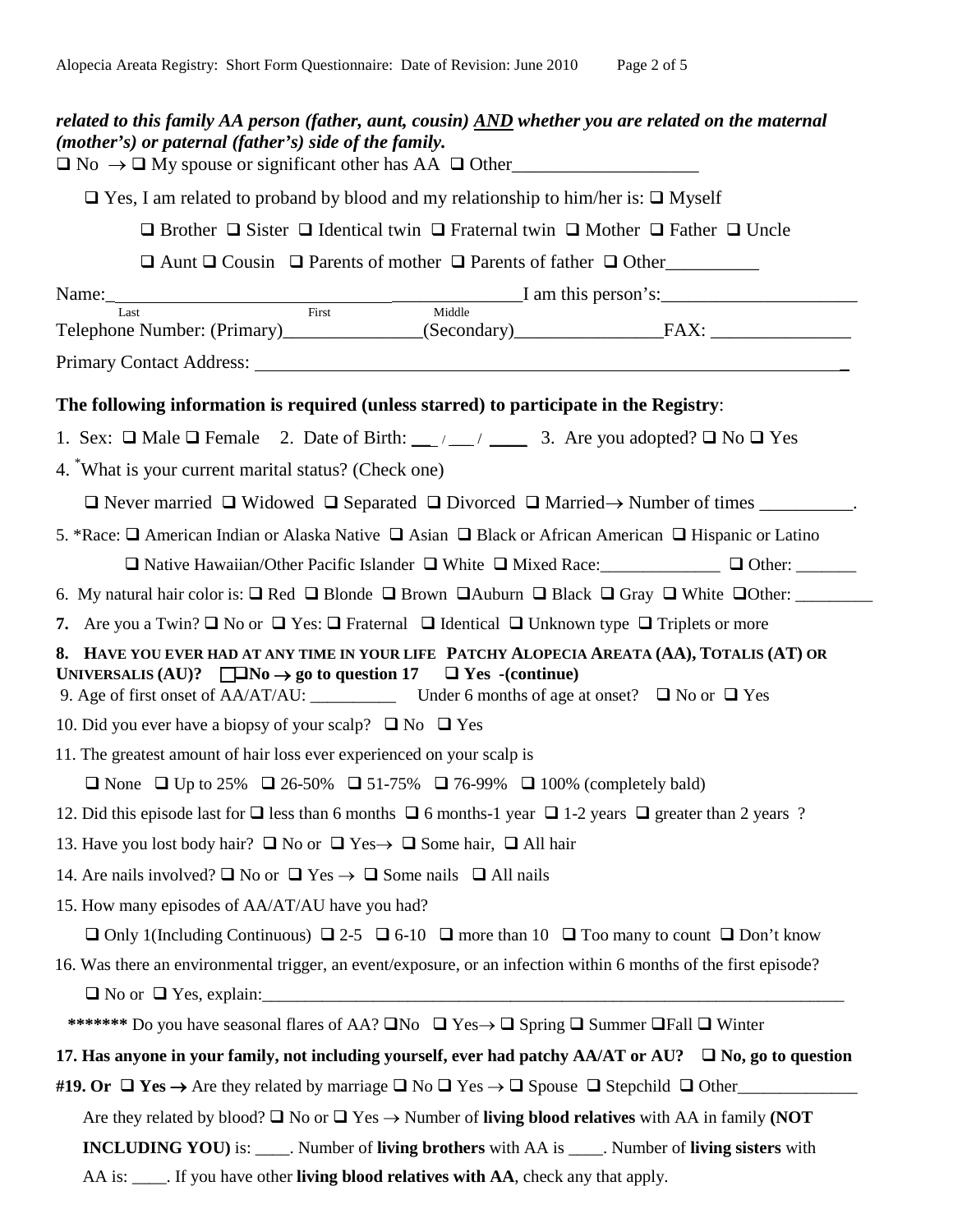- $\Box$  Mother  $\Box$  Parents of mother  $\Box$  Uncle(s)(mother's side)  $\Box$  Aunt(s)(mother's side)  $\Box$  Cousin(s)(mother's side)
- **D** Father **D** Parents of father **D** Uncle(s)(father's side) **D** Aunt(s)(father's side) **D** Cousin(s)(father's side)
- $□$  Identical twin  $□$  Fraternal twin  $□$  Son  $□$  Daughter  $□$  Grandson  $□$  Granddaughter  $□$  Multiple children

 $\Box$  Other (please indicate mother's side versus father's side of the family):

Number of **dead blood relatives** with AA in family is: \_\_\_\_. If you have **dead blood relatives** with AA, list the relationships of these people to you (mother's versus father's side of the family): \_

- 18. If your brother(s) or sister(s) have AA/AT/AU, what kind(s) of alopecia do they have?  $\Box$  AA  $\Box$ AT  $\Box$ AU Do you have **living** family members with AA/AT/AU that are not your brother(s) or sister(s)?  $\Box$  No  $\Box$  Yes
- **19**. Are you interested in future research on treatments or other research studies, and would you wish to be informed about these studies by Registry personnel?  $\Box$  No  $\Box$  Yes
- 20. Are you willing to have blood drawn for research either as AA patient, family member or control?  $\Box$  No  $\Box$  Yes

21. Are you willing to participate in the Second Tier at any of the following sites?  $\Box$  No or  $\Box$  Yes  $\rightarrow$  Check all that

apply  $\Box$  Houston  $\Box$  New York  $\Box$  Denver  $\Box$  Minneapolis  $\Box$  San Francisco  $\Box$  Private (Local )MD\_

- Note: The Registry is unable to pay for travel
- 22. Have you had blood drawn for HLA in past?  $\Box$  No or  $\Box$  Yes
- 23. Have you participated in any alopecia research study in the past?  $\Box$  No or  $\Box$  Yes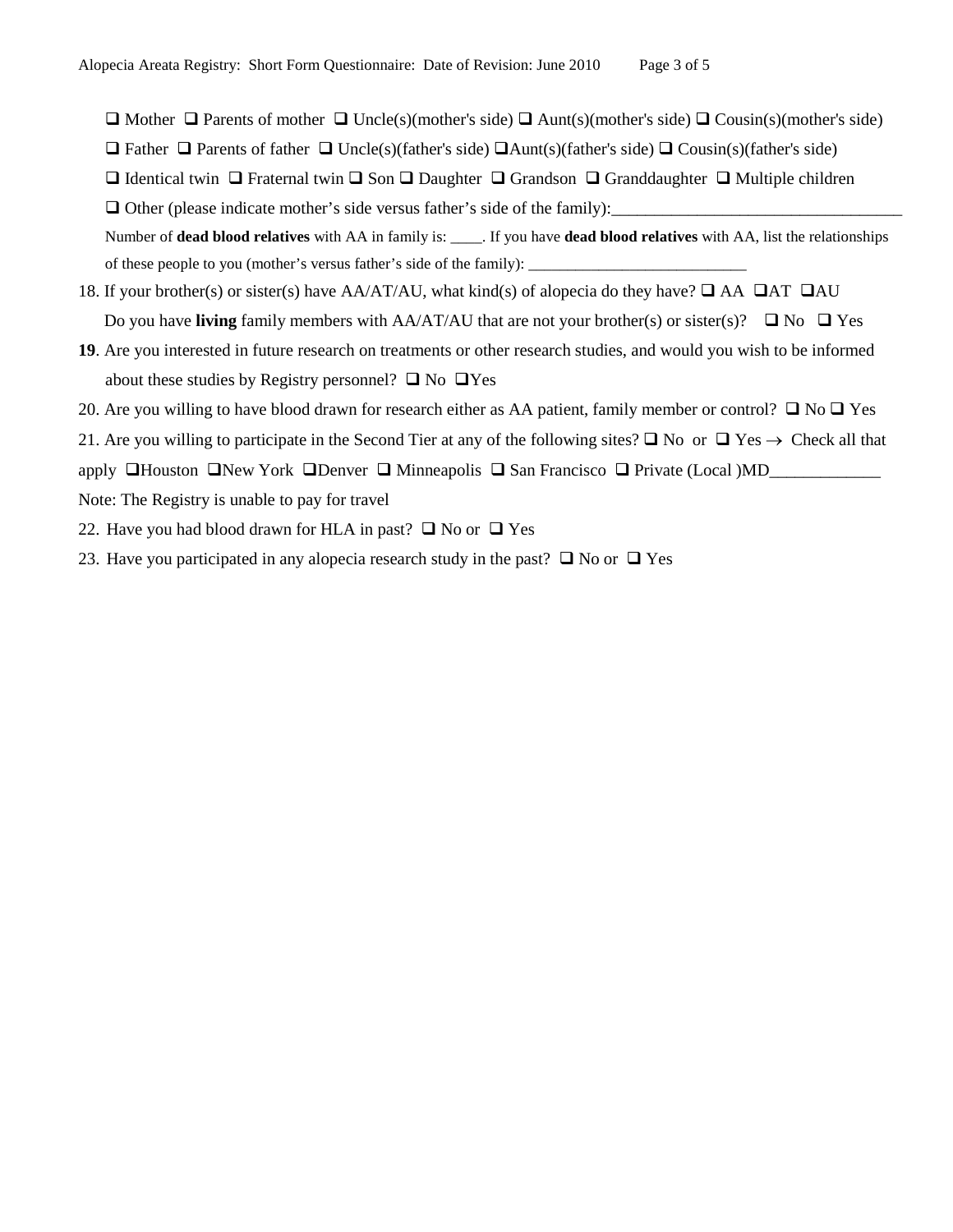## 24. Do you have any of the allergic, rheumatic, collagen vascular, or autoimmune diseases listed below? **No** →**go to end of last page.** Yes Please check all that apply and give an approximate age of onset:

| Addison's disease                                 | $\square$ No            | $\Box$ Yes            |                                                                                            |
|---------------------------------------------------|-------------------------|-----------------------|--------------------------------------------------------------------------------------------|
| <b>ALLERGIES</b>                                  | $\square$ No            | $\Box$ Yes            |                                                                                            |
| Asthma                                            | $\square$ No            | $\Box$ Yes            | Age of onset: ________                                                                     |
| Atopic dermatitis or eczema                       | $\square$ No            | $\Box$ Yes            | Age of onset: ________                                                                     |
| Hay fever/allergic rhinitis                       | $\square$ No            | $\Box$ Yes            | Age of onset: ________                                                                     |
| Urticaria (hives) or angioedema                   | $\square$ No            | $\Box$ Yes            | Age of onset: _________                                                                    |
| Other allergies                                   | $\square$ No            | $\Box$ Yes            | Specify Type and age of onset: _____________                                               |
| Allergy shots                                     | $\square$ No            | $\Box$ Yes            | Time period: From_______(Year) To_____(Year)                                               |
|                                                   |                         |                       |                                                                                            |
| <b>ARTHRITIS</b>                                  | $\square$ No            | $\Box$ Yes            |                                                                                            |
| Ankylosing spondylitis                            | $\square$ No            | $\Box$ Yes            | Age of onset: _______                                                                      |
| Spondyloarthritis                                 | $\square$ No            | $\Box$ Yes            | Age of onset: ________                                                                     |
| Juvenile arthritis                                | $\square$ No            | $\Box$ Yes            | Age of onset: _______                                                                      |
| Reiter's syndrome                                 | $\square$ No            | $\Box$ Yes            | Age of onset: _______                                                                      |
| Rheumatoid arthritis                              | $\square$ No            | $\Box$ Yes            | Age of onset: _______                                                                      |
| Other forms of arthritis                          | $\square$ No            | $\Box$ Yes            |                                                                                            |
| <b>COLLAGEN VASCULAR DIS.</b>                     | $\square$ No            | $\Box$ Yes            |                                                                                            |
| Antiphospholipid syndrome                         | $\square$ No            | $\Box$ Yes            | Age of onset: _________                                                                    |
| (Anticardiolipin syndrome)                        |                         |                       |                                                                                            |
| Fibromyalgia-fibromyositis                        | $\square$ No            | $\Box$ Yes            | Age of onset: ________                                                                     |
| Polymyositis/dermatomyositis                      | $\square$ No            | $\Box$ Yes            | Age of onset: ________                                                                     |
| Raynaud's syndrome                                | $\square$ No            | $\Box$ Yes            | Age of onset: ________                                                                     |
| <b>CREST</b> syndrome                             | $\square$ No            | $\Box$ Yes            | Age of onset: ________                                                                     |
| Scleroderma                                       | $\square$ No            | $\Box$ Yes            | Age of onset: ________                                                                     |
| Sjogren's syndrome                                | $\square$ No            | $\Box$ Yes            | Age of onset: ________                                                                     |
| Systemic lupus erythematosus                      |                         |                       |                                                                                            |
| (Lupus, SLE)                                      | $\square$ No            | $\Box$ Yes            | Age of onset: _________                                                                    |
| Autoimmune polyendocrinopathy-                    |                         |                       |                                                                                            |
| candidosis-ectodermal dystrophy                   | $\square$ No            | $\Box$ Yes            | Age of onset: ________                                                                     |
| (APS1 = autoimmune polyendocrine syndrome type1)  |                         |                       |                                                                                            |
| Autoimmune hemolytic anemia                       | $\square$ No            | $\Box$ Yes            |                                                                                            |
| Autoimmune hepatitis (non-                        | $\overline{\square}$ No | $\overline{a}$ Yes    | Age of onset: ________                                                                     |
| infectious chronic active hepatitis)              |                         |                       |                                                                                            |
| Behcet's disease                                  | $\square$ No            | $\Box$ Yes            |                                                                                            |
|                                                   |                         |                       | Age of onset:                                                                              |
| <b>AUTOIMMUNE BLISTERING DIS.</b>                 | $\square$ No            | $\Box$ Yes            |                                                                                            |
| Bullous pemphigoid                                | $\square$ No            | $\Box$ Yes            | Age of onset: ________                                                                     |
| Cicatrical pemphigoid<br>Dermatitis herpetiformis | $\square$ No            | $\Box$ Yes            | Age of onset: ________                                                                     |
|                                                   | $\square$ No            | $\Box$ Yes            |                                                                                            |
| Pemphigus vulgaris                                | $\square$ No            | $\Box$ Yes            | Age of onset: ___________ Type:_                                                           |
| Cardiomyopathy                                    | $\square$ No            | $\overline{\Box}$ Yes | Age of onset:                                                                              |
| Celiac disease/sprue                              | $\square$ No            | $\Box$ Yes            | Age of onset:                                                                              |
| <b>Diabetes</b>                                   | $\square$ No            | $\Box$ Yes            | Age of onset: ________                                                                     |
|                                                   |                         |                       | Type of diabetes : $\square$ Insulin dependent diabetes mellitus (Type I,                  |
|                                                   |                         |                       | juvenile diabetes); $\Box$ Non-insulin dependent diabetes mellitus (Type II,               |
|                                                   |                         |                       | adult onset) □ Unknown; □ Other:                                                           |
|                                                   |                         |                       | Type of Treatment: ([all that apply) <b>QPills QDiet QInsulin QNo treatment</b>            |
| Idiopathic thrombocytopenic purpura               |                         |                       |                                                                                            |
| (ITP)                                             |                         |                       |                                                                                            |
| Inflammatory bowel disease                        | $\square$ No            | $\Box$ Yes            |                                                                                            |
|                                                   | $\square$ No            | $\Box$ Yes            | Age of onset:<br>Type: □ Crohn's disease, □ Ulcerative colitis, □ Irritable bowel syndrome |
|                                                   |                         |                       |                                                                                            |
| <b>Clinical Depression</b><br><b>ADHD</b>         | $\square$ No            | $\Box$ Yes            | Age of onset: ________<br>Age of onset: _________                                          |
| <b>Bipolar Disease</b>                            | $\square$ No            | $\Box$ Yes            | Age of onset: _________                                                                    |
|                                                   | $\square$ No            | $\Box$ Yes            |                                                                                            |
|                                                   |                         |                       |                                                                                            |